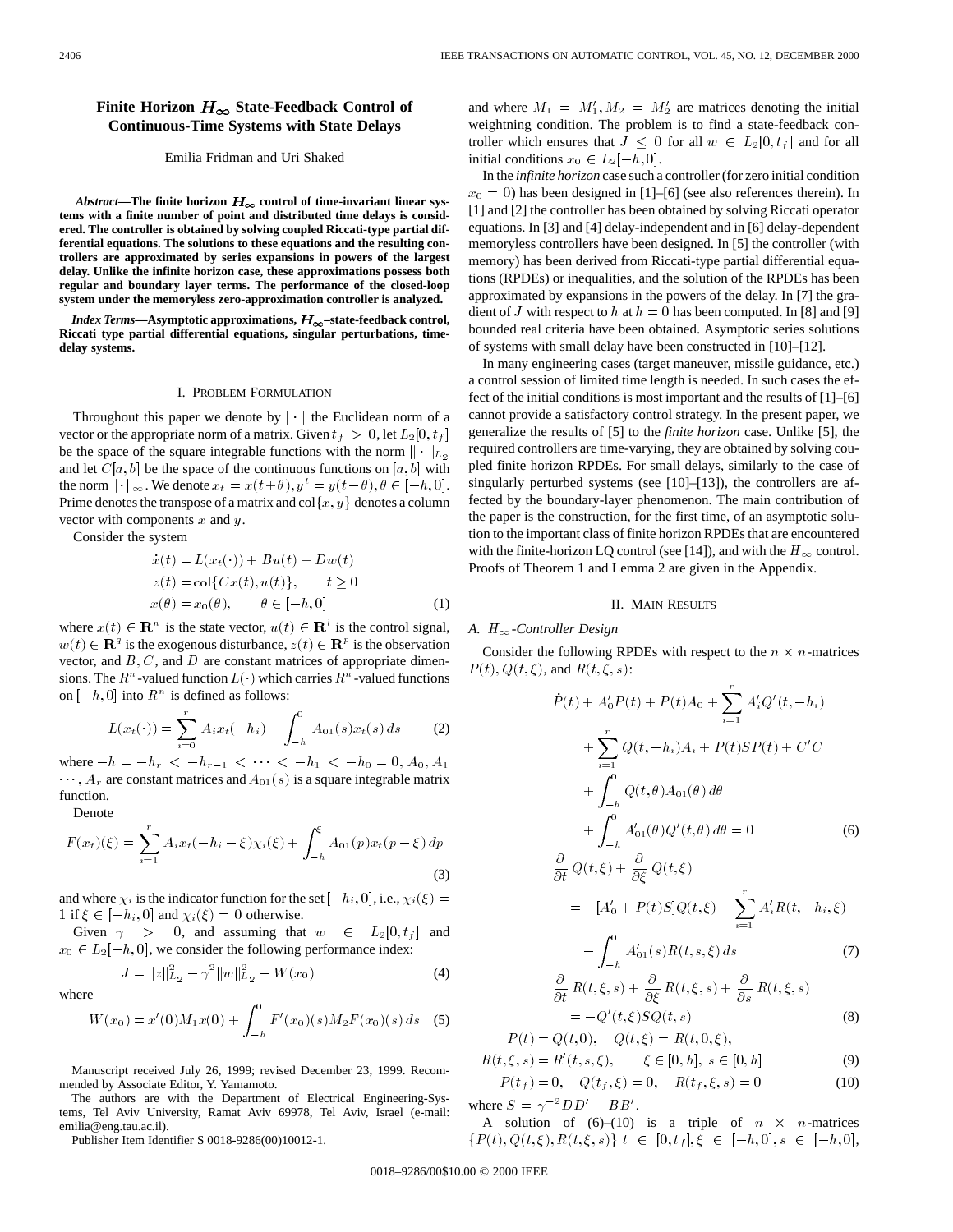where  $P(t)$ ,  $Q(t, \xi)$ , and  $R(t, \xi, s)$  are continuous and piecewise continuously differentiable functions of their arguments that satisfy (6)–(10) for almost every  $t, \xi$ , and  $s$ .

*Lemma 1:* Given  $\gamma > 0$ . Let (6)–(10) have a solution on [0,  $t_f$ ] that for some  $n \times n$  matrices  $\Delta_1 > 0$  and  $\Delta_2 > 0$  satisfies the following conditions:

$$
M_1 - 0.5P(0) - 0.5P'(0) - h\Delta_1 \ge 0
$$
  
\n
$$
M_2 - Q'(0, s)\Delta_1^{-1}Q(0, s)
$$
  
\n
$$
- 0.5h\Delta_2 - 0.5\int_{-h}^0 R(0, s, \xi)\Delta_2^{-1}R(0, \xi, s) d\xi \ge 0,
$$
  
\n
$$
\forall s \in [-h, 0].
$$
\n(11)

Then, the controller

$$
u^*(t) = -B'\left[P(t)x(t) + \int_{-h}^0 Q(t,\xi)F(x_t)(\xi) d\xi\right]
$$
 (12)

solves the  $H_{\infty}$ -control problem with the performance level of  $\gamma$ .

*Proof:* Let  $x(t)$  be a solution of (1). Consider the following Lyapunov–Krasovskii functional [14]:

$$
V(t, x_t) = x(t)'P(t)x(t) + 2x'(t) \int_{-h}^{0} Q(t, \xi)F(x_t)(\xi) d\xi
$$
  
+ 
$$
\int_{-h}^{0} \int_{-h}^{0} F'(x_t)(s)R(t, s, \xi)F(x_t)(\xi) ds d\xi.
$$
 (13)

Differentiating  $V(t, x_t)$  with respect to t and integrating by parts, we obtain, similarly to [5], that

$$
\frac{d}{dt}V(t, x_t) = -x'(t)C'Cx(t) - \gamma^2|w(t) - w^*(t)|^2
$$
  
+  $\gamma^2|w(t)|^2 + |u(t) - u^*(t)|^2 - |u(t)|^2$  (14)

where

$$
w^*(t) = \gamma^{-2} D' \left[ P(t)x(t) + \int_{-h}^0 Q(t,\xi) F(x_t)(\xi) d\xi \right].
$$

It follows from (14) that

$$
V(t_f, x_{t_f}) - V(0, x_0) + \int_0^{t_f} [|z|^2 - \gamma^2 |w|^2] dt
$$
  
=  $-\gamma^2 ||w - w^*||_{L_2} + ||u - u^*||_{L_2}.$  (15)

We show next that  $(11)$  implies

$$
d = W(x_0) - V(0, x_0) \ge 0.
$$
 (16)

Denoting  $v = x(0)$  and  $y(s) = F(x_0)(s)$  we have

$$
d = v'(M_1 - P(0))v + \int_{-h}^{0} y'(s)M_2y(s) ds
$$
  

$$
- 2v' \int_{-h}^{0} Q(0, s)y(s) ds
$$
  

$$
- \int_{-h}^{0} \int_{-h}^{0} y'(s)R(0, s, \xi)y(\xi) d\xi ds.
$$
 (17)

Then, (16) follows from (17), the inequalities

$$
2 \int_{-h}^{0} v'Q(0,s)y(s) ds
$$
  
\n
$$
\leq hv' \Delta_1 v + \int_{-h}^{0} y'(s)Q'(0,s) \Delta_1^{-1}Q(0,s)y(s) ds
$$
  
\n
$$
2 \int_{-h}^{0} y'(s)R(0,s,\xi)y(\xi) d\xi
$$
  
\n
$$
\leq hy'(s) \Delta_2 y(s) + y'(s) \int_{-h}^{0} R(0,s,\xi) \Delta_2^{-1}R(0,\xi,s) d\xi y(s)
$$
\n(18)

and (11). Finally, (16), (15), and (10) imply that  $J \leq 0$  for  $u = u^*$ .

*Remark 1:* In the case of  $LQ$  problem from (15) it follows that  $\min_{u} ||z||_{L_2}^2 = V(0, x_0)$  and similarly

$$
\min_{u} \int_{t_0}^{t_f} |z|^2 dt
$$
  
=  $V(t_0, x_0)$ ,  $\forall t_0 \le t_f$ ,  $\forall x_0 \in L_2[-h, 0]$ .

Hence,  $V(t, x) \geq 0$  in the LQ case.

*Remark 2:* Note that a certain amount of overdesign is introduced by the conditions of (11). This overdesign stems from the bounding in (18). In the case of the zero initial conditions  $x(\theta)=0, \theta \in [-h, 0]$ the conditions of (11) are not relevant and the controller of (12) solves the  $H_{\infty}$  control problem under the sole assumption that (6)–(10) have a solution on  $[0, t_f]$ .

# *B. Asymptotic Solutions to the RPDEs*

For simplicity we assume that  $A_{01} = 0$  further on. The  $H_{\infty}$ controller has been found above by solving a set of coupled PRDEs. Finding a solution to the latter is not an easy task and we are, therefore, looking for a solution to the RPDEs in a form of asymptotic expansion in the powers of the delay h

$$
P(t) = P_0(t) + h[P_1(t) + \Pi_{1P}(\tau)]
$$
  
+  $h^2[P_2(t) + \Pi_{2P}(\tau)] + \cdots$ ,  
 $Q(t, h\zeta) = Q_0(t, \zeta) + h[Q_1(t, \zeta) + \Pi_{1Q}(\tau, \zeta)]$   
+  $h^2[Q_2(t, \zeta) + \Pi_{2Q}(\tau, \zeta)] + \cdots$ ,  
 $R(t, h\zeta, h\theta) = R_0(t, \zeta, \theta) + h[R_1(t, \zeta, \theta) + \Pi_{1R}(\tau, \zeta, \theta)]$   
+  $h^2[R_2(t, \zeta, \theta) + \Pi_{2R}(\tau, \zeta, \theta)] + \cdots$ ,  
 $\tau = \frac{t_f - t}{h}, \qquad \zeta \in [-1, 0], \quad \theta \in [-1, 0].$  (19)

Expansion (19) has a *typical for singular perturbations* form: it includes the "outer expansion" (regular) terms  $\{P_i, Q_i, R_i\}, i = 0, 1 \cdots$ and the boundary-layer correction terms  $\Pi_{iP}$ ,  $\Pi_{iQ}$ , and  $\Pi_{iR}$ ,  $i =$  $1, 2 \cdots$  The "outer expansion" terms constitute the major part of the solution that satisfies (6)–(9) for  $t \in [0, t_f], \theta \in [-1, 0], \zeta \in [-1, 0].$ The *boundary-layer correction* terms will be chosen such that (19) satisfies the *terminal conditions* of (10) and that

$$
|\Pi_{i}P(\tau)| + \sup_{\zeta \in [-1,0]} |\Pi_{i}Q(\tau,\zeta)|
$$
  
+ 
$$
\sup_{\zeta,\theta \in [-1,0]} |\Pi_{i}R(\tau,\zeta,\theta)| \to 0 \quad \text{as } \tau \to \infty.
$$
 (20)

The boundary-layer correction terms depend on  $\tau$  as on the *independent variable* and do not depend on  $h$ . Since  $\tau$  is a stretched-time variable around  $t = t_f$ , (20) asserts that  $\Pi_{iP}$ ,  $\Pi_{iQ}$ , and  $\Pi_{iR}$  are essential only around  $t = t_f$  and they thus provide a correction to the outer expansion at the terminal point  $t = t_f$ .

We substitute (19) in (6)–(9) and *equate, separately*, outer expansion and boundary-layer correction terms with the same powers of  $h$ . We notice that for  $t = t_f - h\tau, \xi = h\zeta$ , and  $s = h\theta$  we have  $\partial/\partial t =$  $-h^{-1}\partial/\partial\tau$ ,  $\partial/\partial\xi = h^{-1}\partial/\partial\zeta$ , and  $\partial/\partial s = h^{-1}\partial/\partial\theta$ . Thus, for the zero-order terms we obtain from (7)-(9)

$$
\frac{\partial}{\partial \zeta} Q_0(t,\zeta) = 0
$$
  

$$
\frac{\partial}{\partial \zeta} R_0(t,\zeta,\theta) + \frac{\partial}{\partial \theta} R_0(t,\zeta,\theta) = 0
$$
  

$$
Q_0(t,0) = P_0(t), \quad R_0(t,0,\zeta) = Q_0(t,\zeta)
$$

and hence

$$
Q_0(t,\zeta) = P_0(t), \quad R_0(t,\zeta,\theta) = P_0(t). \tag{21}
$$

Then, from (6), we have

@

$$
\dot{P}_0(t) + \sum_{i=0}^r A'_i P_0(t) + \sum_{i=0}^r P_0(t) A_i + P_0(t) S P_0(t) \n+ C'C = 0, \qquad P_0(t_f) = 0.
$$
\n(22)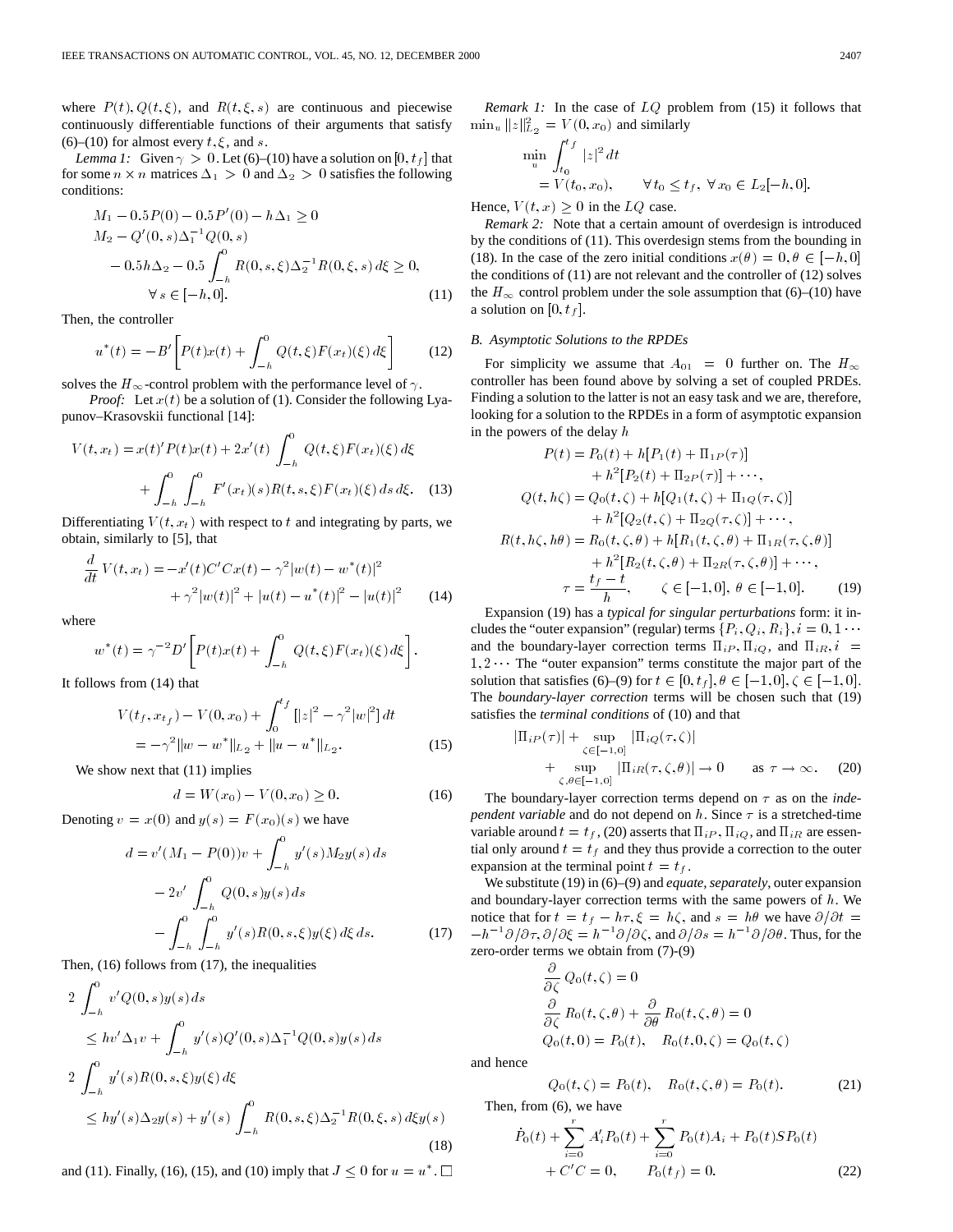The latter is the well-known Riccati differential equation (RDE) that corresponds to (1) for  $h = 0$ . Our main assumption is as follows.

**A1.** For a specified value of  $\gamma > 0$ , the RDE of (22) has a bounded solution on  $[0, t_f]$ .

Assumption A1 means that the  $H_{\infty}$  state-feedback control problem for (1) without delay has a solution. If this were not the case, even  $P_0$ , the zero-order term in (19), would not exist. Note that  $P_0 = P'_0$ .

To determine the first-order terms we start with the equations for  $Q_1$ 

rder term in (19), would not exist. Note that 
$$
P_0 = P'_0
$$
.  
\nmine the first-order terms we start with the equations for  $Q_1$   
\n
$$
\frac{\partial}{\partial \zeta} Q_1(t,\zeta) = -\mathcal{M}'(t)P_0(t) - \dot{P}_0(t)
$$
\n
$$
Q_1(t,0) = P_1(t), \qquad \mathcal{M} = \sum_{i=0}^r A_i + SP_0.
$$
\n(23)

Then

$$
Q_1(t,\zeta) = P_1(t) - [\mathcal{M}'(t)P_0(t) + \dot{P}_0(t)]\zeta.
$$

Substituting this expression into the equation for  $P_1$ , we obtain

$$
\dot{P}_1 + \mathcal{M}' P_1 + P_1 \mathcal{M} + \sum_{i=1}^r g_i A'_i (P_0 \mathcal{M} + \dot{P}_0)
$$
  
+ 
$$
\sum_{i=1}^r g_i (\mathcal{M}' P_0 + \dot{P}_0) A_i = 0
$$
  

$$
P_1(t_f) + \Pi_{1P}(0) = 0, \quad g_i = h_i/h
$$
 (24)

It follows from (6) that  $\Pi_{1P}(\tau) = 0$ . Since  $\Pi_{1P}$  vanishes for  $\tau \rightarrow$  $\infty$ , we have  $\Pi_{1P}(\tau) \equiv 0, \tau \geq 0$ . Hence,  $P_1(t_f) = 0$ , and  $P_1$  is a solution to the linear differential equation (24) with the latter terminal condition. For  $\Pi_{1Q}$ ,  $R_1$ , and  $\Pi_{1R}$  we obtain from (7), (8), and (21)

$$
\frac{\partial}{\partial \tau} \Pi_{1Q}(\tau,\zeta) - \frac{\partial}{\partial \zeta} \Pi_{1Q}(\tau,\zeta) = 0
$$
  
\n
$$
Q_1(t_f,\zeta) + \Pi_{1Q}(0,\zeta) = 0
$$
  
\n
$$
\Pi_{1Q}(\tau,0) = \Pi_{1P}(\tau) = 0
$$
  
\n
$$
\frac{\partial}{\partial \zeta} R_1(t,\zeta,\theta) + \frac{\partial}{\partial \theta} R_1(t,\zeta,\theta) = -P_0(t)SP_0(t) - \dot{P}_0(t)
$$
  
\n
$$
R_1(\tau,0,\theta) = Q_1(\tau,\theta)
$$
 (25)

and

$$
\frac{\partial}{\partial \tau} \Pi_{1R}(\tau, \zeta, \theta) - \frac{\partial}{\partial \zeta} \Pi_{1R}(\tau, \zeta, \theta) - \frac{\partial}{\partial \theta} \Pi_{1R}(\tau, \zeta, \theta) = 0
$$

$$
R_1(t_f, \zeta, \theta) + \Pi_{1R}(0, \zeta, \theta) = 0
$$

$$
\Pi_{1R}(\tau, 0, \theta) = \Pi_{1Q}(\tau, \theta).
$$
(26)

Note that  $Q_1(t_f, \zeta) = -\dot{P}_0(t_f)\zeta$ . Then, for  $\tau \geq 0$  and  $t \in [0, t_f]$ , we find successively

$$
\Pi_{1Q}(\tau,\zeta) = \begin{cases}\n(\zeta + \tau)\dot{P}_0(t_f), & \text{if } \tau \le -\zeta \\
0, & \text{if } \tau > -\zeta\n\end{cases}
$$
\n
$$
R_1(t,\zeta,\theta) = R'_1(t,\theta,\zeta)
$$
\n
$$
= -\zeta[P_0(t)SP_0(t) + \dot{P}_0(t)] + Q_1(t,\theta - \zeta),
$$
\n
$$
\zeta \ge \theta
$$
\n
$$
\Pi_{1R}(0,\zeta,\theta) = \theta \dot{P}_0(t_f)
$$
\n
$$
\Pi_{1R}(\tau,\zeta,\theta) = \Pi'_{1R}(\tau,\theta,\zeta)
$$
\n
$$
= \begin{cases}\n(\theta + \tau)\dot{P}_0(t_f), & \text{if } \tau \le -\theta, \theta \le \zeta \\
0, & \text{if } \tau > -\theta, \theta \le \zeta.\n\end{cases}
$$
\n(27)

Therefore

$$
\Pi_{1Q}(\tau,\zeta) = 0, \qquad \tau + \zeta > 0
$$
  
\n
$$
\Pi_{1R}(\tau,\zeta,\theta) = \Pi_{1Q}(\tau + \zeta,\theta - \zeta) = 0
$$
  
\n
$$
\tau + \theta > 0, \ \theta \le \zeta.
$$
 (28)

The higher order terms of the outer expansions can be similarly found. We obtain next the boundary-layer terms and show by induction that

$$
\Pi_{iP}(\tau) = 0, \quad \tau > i - 1
$$
  
\n
$$
\Pi_{iQ}(\tau, \zeta) = 0, \quad \tau + \zeta > i - 1
$$
  
\n
$$
\Pi_{iR}(\tau, \zeta, \theta) = 0, \quad \tau + \theta > i - 1, \ \theta \le \zeta.
$$
 (29)

We assume that (29) is satisfied for all  $i \leq m - 1$ . We derive the following equations for  $\Pi_{m,P}$ ,  $\Pi_{mQ}$ , and  $\Pi_{mR}$ :

$$
\dot{\Pi}_{mP}(\tau) = f_m(\tau)
$$

$$
\Pi_{mP}(m-1) = 0
$$

$$
\frac{\partial}{\partial \tau} \Pi_{mQ}(\tau,\zeta) - \frac{\partial}{\partial \zeta} \Pi_{mQ}(\tau,\zeta) = \phi_m(\tau,\zeta)
$$

$$
\Pi_{mQ}(\tau,0) = \Pi_{mP}(\tau)
$$

$$
Q_m(t_f,\zeta) + \Pi_{mQ}(0,\zeta) = 0
$$

$$
\frac{\partial}{\partial \tau} \Pi_{mR}(\tau, \zeta, \theta) - \frac{\partial}{\partial \zeta} \Pi_{mR}(\tau, \zeta, \theta) - \frac{\partial}{\partial \theta} \Pi_{mR}(\tau, \zeta, \theta)
$$
  
=  $\psi_m(\tau, \zeta, \theta)$   
 $\Pi_{mR}(\tau, 0, \theta) = \Pi_{mQ}(\tau, \theta), \quad R_m(t_f, \zeta, \theta) + \Pi_{mR}(0, \zeta, \theta) = 0$ 

where  $f_m$  and  $\phi_m$  are known functions that vanish for  $\tau > m - 1$ , and  $\psi_m$  is a known function that vanishes for  $\tau + \theta > m - 2, \theta \le \zeta$ . From these equations we find

$$
\Pi_{mP}(\tau) = \int_{m-1}^{\tau} f_m(s) \, ds
$$

and thus (29) holds for  $\Pi_{m,P}$  since  $f_m(s)=0$  for  $\tau > m-1$ . Further

$$
\Pi_{mQ}(\tau,\zeta) = \begin{cases}\n\Pi_{mQ}(0,\zeta + \tau) \\
+ \int_0^{\tau} \phi_m(s, -s + \tau + \zeta) ds, & \text{if } \tau \leq -\zeta \\
\Pi_{mP}(\zeta + \tau) \\
- \int_0^{\zeta} \phi_m(-s + \tau + \zeta, s) ds, & \text{if } \tau > -\zeta\n\end{cases}
$$

and  $\Pi_{mQ}$  satisfies (29) since  $\Pi_{mP} (\zeta + \tau) = 0$  for  $\zeta + \tau > m - 1$ and  $\phi_m(\tau, \zeta)=0$  for  $\tau > m - 1$ . Finally

$$
\Pi_{mR}(\tau, \zeta, \theta)
$$
\n
$$
= \Pi'_{mR}(\tau, \theta, \zeta)
$$
\n
$$
= \begin{cases}\n\int_0^\tau \psi_m(s, -s + \zeta + \tau, -s + \theta + \tau) ds \\
+ \Pi_{mR}(0, \zeta + \tau, \theta + \tau), & \text{if } \tau \leq -\zeta, \theta \leq \zeta \\
-\int_0^\zeta \psi_m(-s + \zeta + \tau, s, s + \theta - \zeta) ds \\
+ \Pi_{mQ}(\tau + \zeta, \theta - \zeta), & \text{if } \tau > -\zeta, \theta \leq \zeta.\n\end{cases}
$$
\n(30)

Conditions (29) for  $\Pi_{mR}$  readily follow from (30) and the properties of  $\Pi_{mQ}$  and  $\psi_m$ .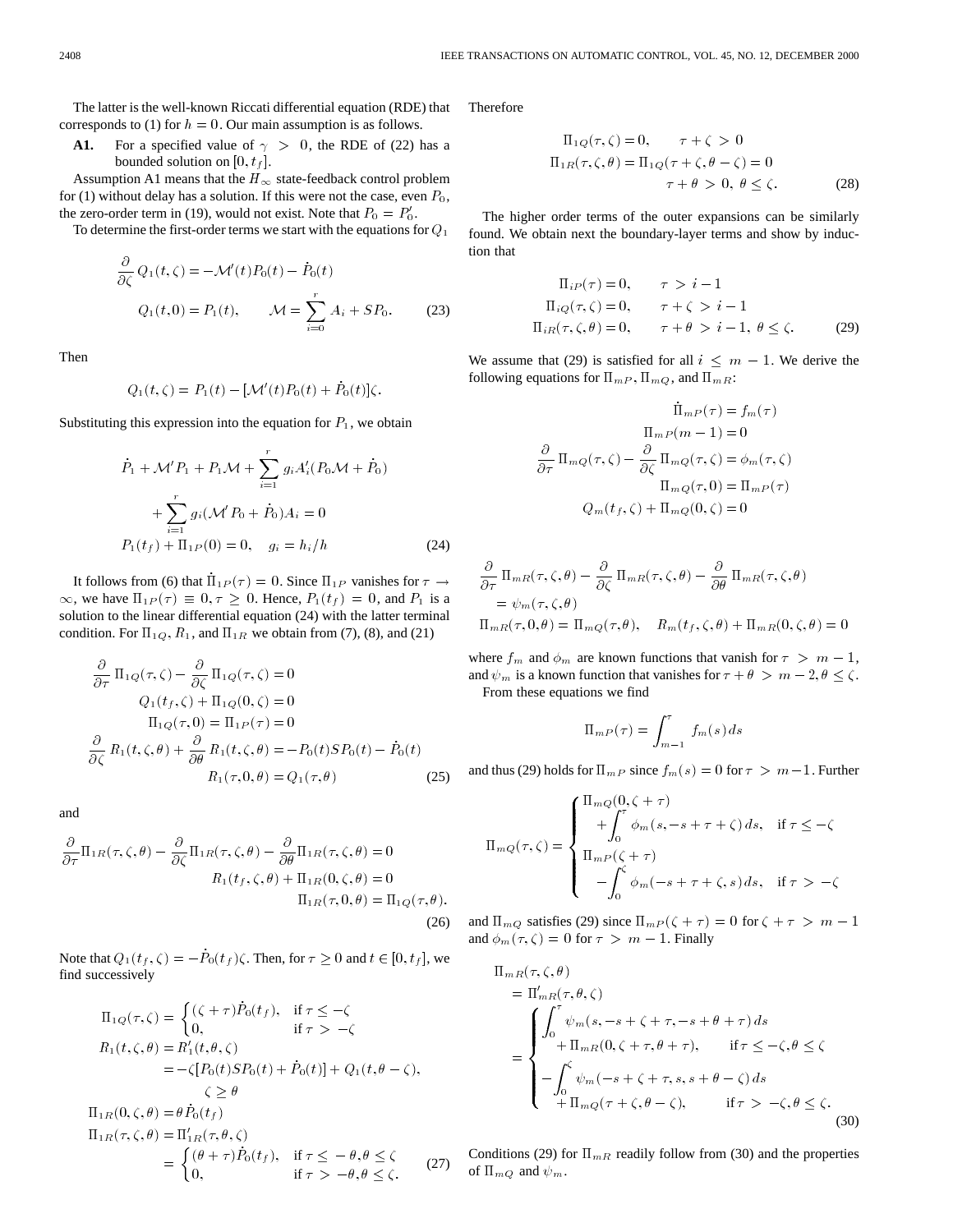### *C. Near-Optimal*  $H_{\infty}$  *Control*

*Theorem 1:* Under A1 the following holds for all small enough time-delay h

i) The system of (6)–(10) has a solution. This solution is approximated, for any integer m, by

$$
P(t) = P_0(t) + \sum_{i=1}^{m} h^i [P_i(t) + \Pi_{iP}(\tau)] + O(h^{m+1})
$$
  

$$
Q(t, h\zeta) = P_0(t) + \sum_{i=1}^{m} h^i [Q_i(t, \zeta) + \Pi_{iQ}(\tau, \zeta)] + O(h^{m+1})
$$
  

$$
R(t, h\zeta, h\theta) = P_0(t) + \sum_{i=1}^{m} h^i [R_i(t, \zeta, \theta) + \Pi_{iR}(\tau, \zeta, \theta)]
$$
  

$$
+ O(h^{m+1})
$$
  

$$
\tau = \frac{t_f - t}{h}, \quad \zeta \in [-1, 0], \ \theta \in [-1, 0]
$$
 (31)

where the boundary-layer terms satisfy (29), and  $|O(h^{m+1})| \leq$  $ch^{m+1}$ , where c is a positive scalar which is independent of  $h, t, \zeta$ , and  $\theta$ .

ii) If additionally

$$
P_0(0) < M_1, \qquad M_2 > 0 \tag{32}
$$

then the controller of (12) is approximated by

$$
u(x_t) = u_m(x_t) + O(h^{m+1})
$$
  
\n
$$
u_m(x_t) = -\sum_{i=0}^{m} h^i B' \left\{ [P_i(t) + \Pi_{iP}(\tau)] x(t) + \int_{-1}^{0} [Q_{i-1}(t,\zeta) + \Pi_{i-1,Q}(\tau,\zeta)] x(t + h\zeta) d\zeta \right\}
$$
\n(33)

where  $\Pi_{0P} = 0, Q_{-1} = \Pi_{-1,Q} = \Pi_{0,Q} = 0, Q_0 = P_0$ . The approximate controller  $u_m$  guarantees an attenuation level of  $\gamma + O(h^{m+1})$ .

It follows from Theorem 1 that a high-order approximate controller improves the performance polynomially in the size of the small timedelay h.

### *D. The Zero-Order Controller Performance*

We study the performance of the system under the zero-order controller  $u_0(t) = -B' P_0(t) x(t)$  which solves the  $H_{\infty}$ -control problem for (1) without delay. For simplicity we consider the case of  $x_0 = 0$ . Applying  $u_0$  to (1), we obtain

$$
\begin{aligned}\n\dot{x}(t) &= \overline{A}(t)x(t) + \sum_{i=1}^{r} A_i x(t - h_i) + Dw(t) \\
\overline{A}(t) &= A_0 - BB'P_0(t) \\
z &= \tilde{C}x(t), \quad \tilde{C}(t) = \text{col}\{C, -B'P_0(t)\}.\n\end{aligned} \tag{34}
$$

Let  $X(t, t_0)$  be the transition matrix of the system of (34), i.e.,  $X(t, t_0)=0$  for  $t < t_0, X(t_0, t_0) = I_n$  and  $X(t, t_0)$  satisfies (34) for  $t \geq t_0$ . Let  $X_0(t, t_0)$  be the transition matrix of (34) without delay, i.e., where  $h_i = 0$ . Then there exist scalars  $\beta_0 > 0, \beta > 0, \alpha$ , and  $\delta$ such that for small enough  $h$  the following inequalities are valid:

$$
|X_0(t, t_0)| \le \beta_0 e^{\alpha(t - t_0)} \tag{35a}
$$

$$
|X(t,t_0)| \leq \beta e^{\delta(t-t_0)}, \qquad t, t_0 \in [0, t_f].
$$
 (35b)

*Lemma 2:* Under A1 the controller  $u_0(t) = -B' P_0(t)x(t)$  for the zero initial condition  $x_0 = 0$  guarantees

i) for all small enough h a performance level of  $\gamma$ ;

ii) for all h, a performance level of  $\overline{\gamma}$ , where

$$
\overline{\gamma}^2 = \frac{\beta^2}{2\delta} t_f \left( e^{2\delta t_f} - 1 \right) |D|^2 \left[ |C|^2 + ||B'P_0||_{L_2}^2 \right] \left[ \sum_{i=1}^r |A_i|^2 h_i^2 \right] \cdot \left[ 1 + \frac{\beta_0^2}{2\alpha} t_f \left( e^{2\alpha t_f} - 1 \right) \left\| \overline{A} + \sum_{i=1}^r A_i \right\|_{\infty}^2 \right] + \gamma^2 \tag{36}
$$

and where for  $\alpha = 0$  ( $\delta = 0$ ) one has to take limit  $\alpha \to 0$  $(\delta \rightarrow 0)$ .

It follows from Lemma 2 that the controller  $u_0$  guarantees a  $\gamma$  performance level for all small time delays and it guarantees a performance level  $\overline{\gamma}$  for all delays. Note that  $\overline{\gamma} \to \gamma$  for  $h \to 0$ . Given  $\gamma > 0$  and h, in order to make certain that  $u_0$  leads to a performance level of  $\gamma$  one can verify conditions in terms of differential linear matrix inequalities or Riccati differential inequalities (RDI) that were formulated for the case of one delay in [8] and can be easily generalized to the case of r delays.

#### *E. Example*

Consider the following system:

$$
\dot{x}(t) = x(t) - x(t - h) + 2u - w, \qquad z = \text{col}\{x, u\} \tag{37}
$$

and J of (4) with  $M_1 > \tan t_f$  and  $M_2 > 0$ . From (22) we obtain

$$
\dot{P}_0(t) + (\gamma^{-2} - 4)P_0^2 + 1 = 0, \qquad P_0(t_f) = 0. \tag{38}
$$

Note that for  $\gamma^2 \geq 1/4$  the latter RDE has a bounded solution on  $[0, t_f]$  for all  $t_f > 0$ . Choosing  $\gamma^2 = 1/5 < 1/4$  we find that  $P_0 = \tan(t_f - t)$  and thus for  $t_f < \pi/2$  (38) has a bounded solution on  $[0, t<sub>f</sub>]$ . It is readily seen that conditions (32) hold. Equation (24) has the form

$$
\dot{P}_1 + 2\tan(t_f - t)P_1 + 2 = 0, \qquad P_1(t_f) = 0.
$$

From the latter equation, (27), and (28) we find

$$
P_1 = \tan(t_f - t) + \frac{(t_f - t)}{\cos^2(t_f - t)}, \quad Q_1 = P_1 + \zeta
$$
  
\n
$$
\Pi_{1Q} = -( \tau + \zeta) \chi(-\tau - \zeta)
$$
  
\n
$$
R_1(t, \zeta, \theta) = R'_1(t, \theta, \zeta) = \theta + P_1(t)
$$
  
\n
$$
\Pi_{1R}(\tau, \zeta, \theta) = \Pi'_{1R}(\tau, \zeta, \theta) = -(\tau + \theta) \chi(-\tau - \theta), \qquad \theta \le \zeta
$$

where  $\chi(s)=1$  for  $s \geq 0$  and  $\chi(s)=0$  for  $s < 0$ . Since  $Q_0 = P_0$ we obtain for  $0 < t_f < \pi/2$  that

$$
u_0(t) = -2\tan(t_f - t)x(t)
$$

and

$$
u_1(t) = u_0(t) - 2h
$$

$$
\cdot \left[ P_1(t)x(t) + \tan(t_f - t) \int_{-1}^0 x(t + h\zeta) d\zeta \right].
$$

Consider now the performance of (37) under  $u = u_0$  and  $x_0 = 0$ for  $t_f = 1.1$ . Applying the delay-dependent criterion of [8] on the for  $t_f = 1.1$ . Applying the delay-dependent criterion of [5] on the closed-loop system we find that  $u_0$  achieves  $\gamma = (1/\sqrt{5})$  for all delays  $h \in (0, 0.027]$ , since the corresponding RDIs have bounded solutions on [0, 1.1]. For  $h = 0.028$  the solutions to the RDIs encounter escape points and the criterion of [8], which provide a sufficient condition only, points and the criterion of [8], which provide a sufficient correlation of the level  $\gamma = (1/\sqrt{5})$ .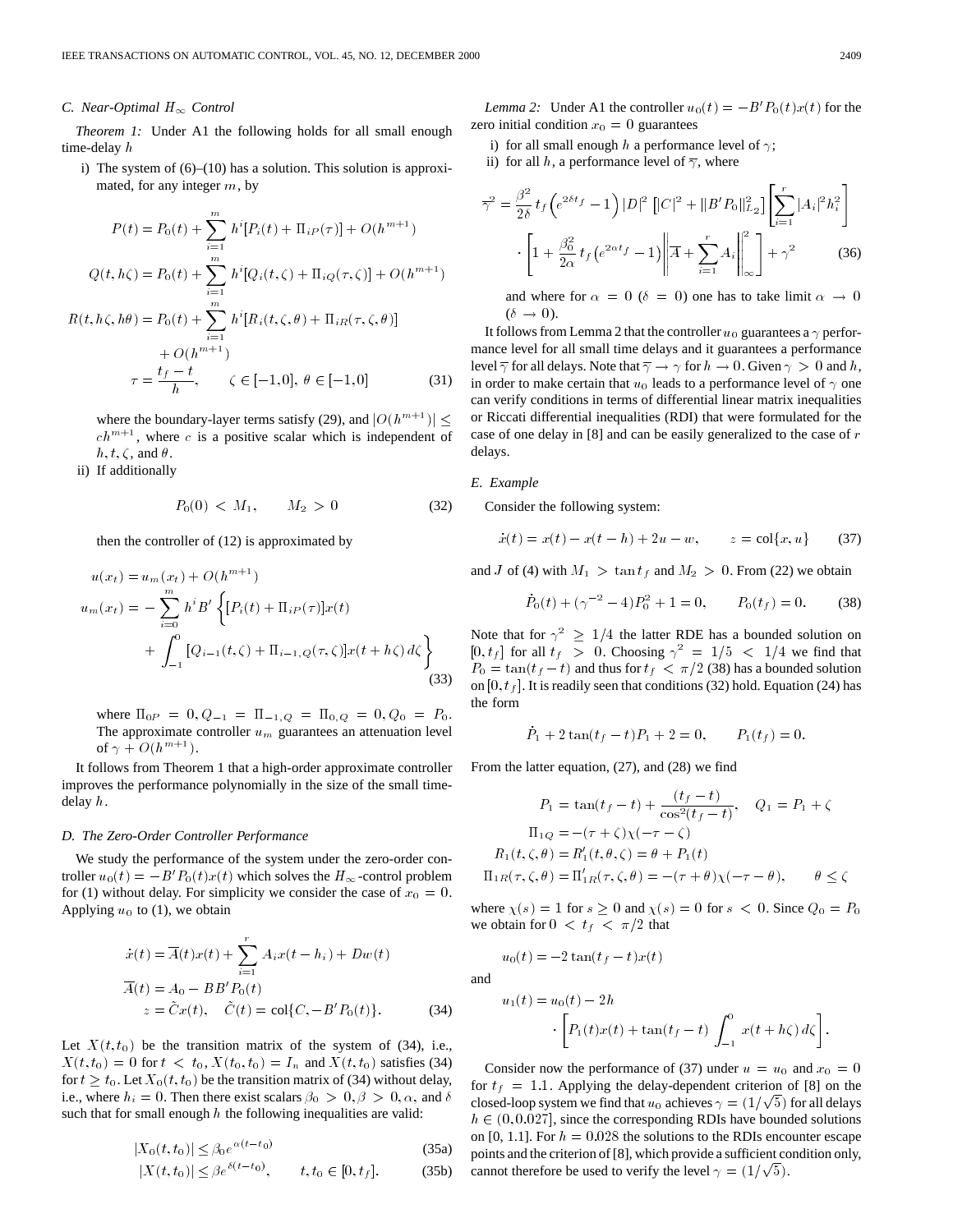### III. CONCLUSIONS

A solution to the state-feedback  $H_{\infty}$  control of linear time-invariant systems with state time delays in the finite horizon case is presented. The controller is obtained by solving RPDEs. An approximate solution to the RPDEs has been constructed by expansion in powers of the largest delay. The theory that has been developed in this paper shows that similarly to the case of singularly perturbed systems [13], for small delays our controllers are affected by the boundary-layer phenomenon. The high order approximate controller improves the performance of the closed-loop system polinomially in the size of the delay. The memoryless zero-approximation may, in many cases, be sufficient for robustly achieving the required performance. It is shown that the performance of the system under such a controller is robust for small time delays. Explicit formula for the guaranteed performance level is obtained for this case in terms of the coefficients of the system.

## **APPENDIX**

*Proof of Theorem 1:*

i) To prove the validity of (31) we consider the equations for the

remainders  
\n
$$
h^{m+1}P_{m+1}
$$
\n
$$
= P - \sum_{i=0}^{m} h^{i}P_{i}
$$
\n
$$
h^{m+1}Q_{m+1}(t,\xi)
$$
\n
$$
= Q(t,\xi) - \sum_{i=0}^{m} h^{i} [Q_{i}(t, h^{-1}\xi) + \Pi_{iQ}[h^{-1}(t_{f}-t), h^{-1}\xi]]
$$
\n
$$
h^{m+1}R_{m+1}(t,\xi,s)
$$
\n
$$
= R(t,\xi,s) - \sum_{i=0}^{m} h^{i} [R_{i}(t, h^{-1}\xi, h^{-1}s)
$$
\n
$$
+ \Pi_{iR}[h^{-1}(t_{f}-t), h^{-1}\xi, h^{-1}s)]]
$$

in the following expansions:

$$
\dot{P}_{m+1} + P_{m+1} \mathcal{M} + \mathcal{M}' P_{m+1} \n+ \sum_{i=1}^{r} A'_{i} [Q'_{m+1}(t, -h_{i}) - Q'_{m+1}(t, 0)] \n+ \sum_{i=1}^{r} [Q_{m+1}(t, -h_{i}) - Q_{m+1}(t, 0)] A_{i} \n+ E_{m}(t, h, h P_{m+1}(t)) = 0
$$
\n(39)  
\n
$$
\frac{\partial}{\partial t} Q_{m+1}(t, \xi) + \frac{\partial}{\partial \xi} Q_{m+1}(t, \xi) \n= -\mathcal{M}' Q_{m+1}(t, \xi) - \sum_{i=1}^{r} A'_{i} [R_{m+1}(t, -h_{i}, \xi) \n- R_{m+1}(t, 0, \xi)] \n+ h^{-1} g_{m}(t, \xi) + G_{m}(t, h, h P_{m+1}(t), h Q_{m+1}(t, \xi))
$$
\n(40)  
\n
$$
\frac{\partial}{\partial t} R_{m+1}(t, \xi, s) \n+ \frac{\partial}{\partial \xi} R_{m+1}(t, \xi, s) \n+ \frac{\partial}{\partial s} R_{m+1}(t, \xi, s) + h^{-1} k_{m}(t, \xi, s) \n+ K_{m}(t, h, \xi, s, h Q_{m+1}(t, \xi), h Q_{m+1}(t, s)) = 0
$$
\n(41)  
\n
$$
P_{m+1}(t) = Q_{m+1}(t, 0) \nQ_{m+1}(t, \xi) = R_{m+1}(t, 0, \xi) \nR_{m+1}(t, \xi, s) = R'_{m+1}(t, s, \xi) \nP_{m+1}(t_f) = 0, \quad Q_{m+1}(t_f, \xi) = 0, \quad R(t_f, \xi, s) = 0.
$$
\n(42)

Note that  $P_{m+1}, Q_{m+1}$ , and  $R_{m+1}$  depend on h. The known matrix functions  $E_m$ ,  $G_m$ , and  $K_m$  are continuous on  $t, h, \xi, s$ and contain linear and quadratic terms in  $hP_{m+1}$  and  $hQ_{m+1}$ . The known matrix functions  $g_m$  and  $k_m$  are continuous on  $t, \xi, s$ .

Let  $\Phi(t, s)$  be the transition matrix of the system  $\dot{x}(t) =$  $-\mathcal{M}'(t)x(t)$ . Denote

$$
\overline{E}_m(t) = E_m(t, h, hP_{m+1}(t))
$$
\n
$$
\overline{G}_m(t, \xi) = h^{-1}g_m(t, \xi)
$$
\n
$$
+ G_m(t, h, hP_{m+1}(t), hQ_{m+1}(t, \xi))
$$
\n
$$
\overline{K}_m(t, \xi, s) = h^{-1}k_m(t, \xi, s)
$$
\n
$$
+ K_m(t, h, \xi, s, hQ_{m+1}(t, \xi), hQ_{m+1}(t, s)).
$$

Then, the system of (39)–(42) implies the following integral system for the determination of  $P_{m+1}$ ,  $R_{m+1}$ , and  $Q_{m+1}$ :

$$
P_{m+1}(t)
$$
  
=  $-\int_{t_f}^{t} \Phi(t, p) \left\{ \sum_{i=1}^{r} A'_i [Q'_{m+1}(p, -h_i) - Q'_{m+1}(p, 0)] \right\}$   
+  $\sum_{i=1}^{r} [Q_{m+1}(p, -h_i) - Q_{m+1}(p, 0)] A_i$   
+  $\overline{E}_m(p, h, h P_{m+1}(p)) \right\} \Phi'(t, p) dp$   

$$
Q_{m+1}(t, \xi)
$$
  
=  $\begin{cases} \int_{t_f}^{t} \Phi(t, p) \overline{G}_m(p, p - t + \xi) dp, \\ \Phi(t, t - \xi) P_{m+1}(t - \xi) \\ + \int_{0}^{\xi} \Phi(\xi, p) \overline{G}_m(p + t - \xi, p) dp, \\ \text{if } t - \xi < t_f \end{cases}$   

$$
R_{m+1}(t, \xi, s)
$$
  
=  $R'_{m+1}(t, s, \xi)$   
=  $\int_{t_f}^{t} \overline{K}_m(p, p + \xi - t, p + s - t) dp,$   

$$
\text{if } t_f - t \leq -\xi, s \leq \xi
$$
  

$$
R_{m+1}(t, \xi, s)
$$
  
=  $R'_{m+1}(t, s, \xi)$   
=  $-\int_{0}^{\xi} \overline{K}_m(p - \xi + t, p, p + s - \xi) dp$   
+  $Q_{m+1}(t - \xi, s - \xi)$ , if  $t_f - t > -\xi, s \leq \xi$ .

Applying the contraction principle argument on the latter system, one can show that for all small enough  $h > 0$  this system has a unique solution  $P_{m+1}$ ,  $Q_{m+1}$ , and  $R_{m+1}$ , uniformly bounded and continuously depending on  $h > 0, t, s$ , and  $\xi$ . Hence, the approximation of (31) is uniform on  $h, t, \zeta$ , and  $\theta$ .

ii) Equation (33) follows from (31) and the rest of ii) is similar to [5]. П

*Proof of Lemma 2:* i) Applying  $u_0$  to (1), we obtain the system of (34). Note that in (34) only the matrices  $\overline{A}(t)$  and  $\tilde{C}(t)$  are time-varying and thus the corresponding  $F(x_t)$  is given by (3) and is time-invariant. Similarly to Remark 2 it can be shown that for this closed-loop system  $||z||_{L_2}^2 \leq \gamma^2 ||w||_{L_2}^2$  for all  $w \in L_2[0, t_f]$  and  $x_0 = 0$  if the corresponding RPDEs of (6)–(10), where  $A_0 = \overline{A}(t)$ ,  $C = \tilde{C}(t)$ , and